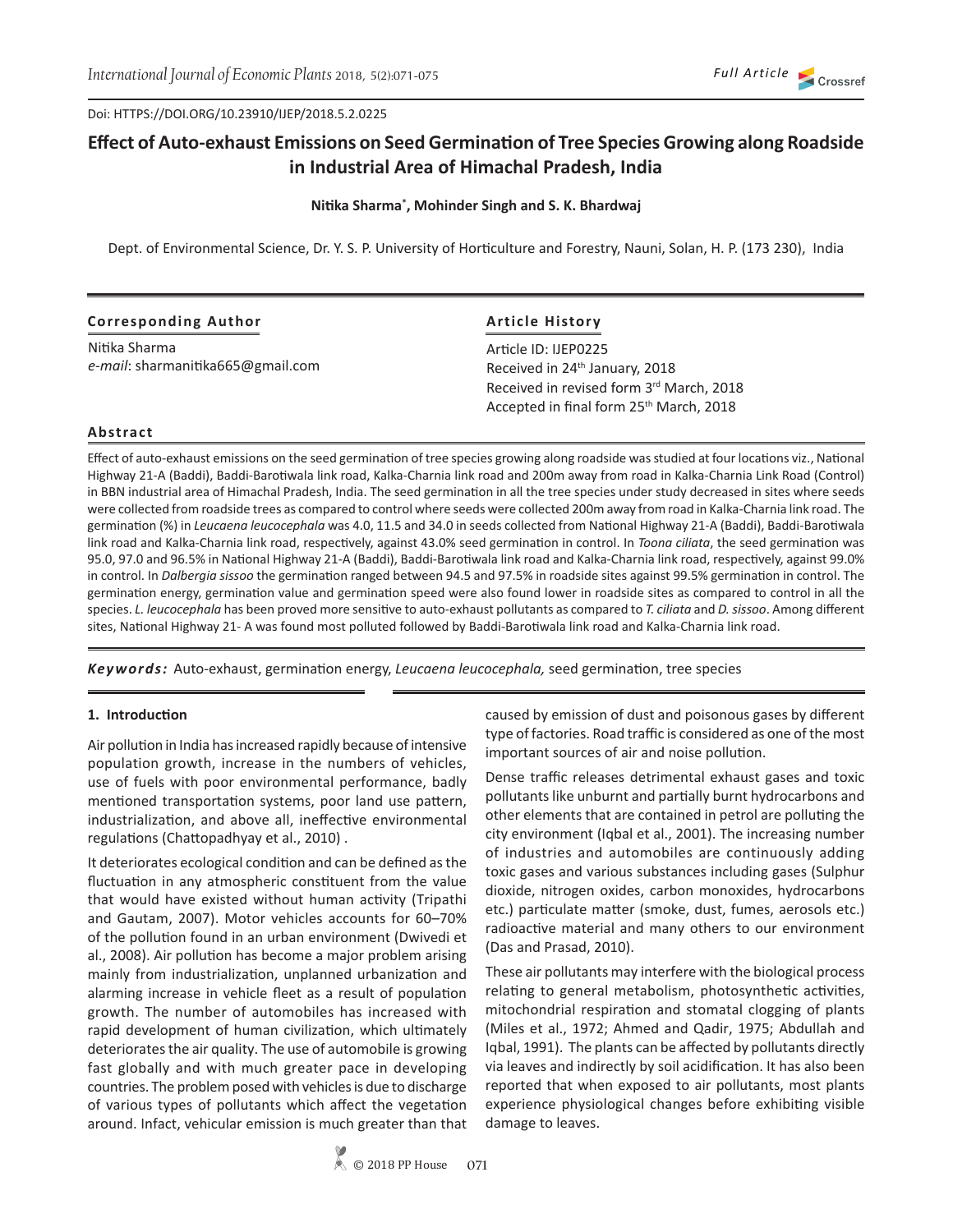Shafiq and Iqbal (2007) have found highest reductions in seed germination in *Peltophorum pterocarpum*a roadside ornamental tree where the seeds collected from extremely polluted area, followed by very much polluted, polluted, little polluted and unpolluted areas. They linked the reduction in seed germination of *P. pterocarpum* to the development of unhealthy seeds by trees due to roadside pollution. Similarly, Shafiq and Iqbal (2012) also reported lower germination of *Cassia siamea* seeds collected from polluted areas compared to clean area. The extent of reduction in seeds germination was related to amount of pollution in the study sites. They further observed that seedling growth of plants raised from seeds from polluted area had lower tolerance to heavy metals as compared to unpolluted area. Mondal et al. (2014) have proved adverse effects of black soot collected from exhaust tubes of 15 years old petrol and diesel operated vehicles on seed germination and bio-chemical parameters of Gram. Seyyed and Haniyeh (2014) have studied the impact of ambient air pollution on some biological factors in *Prosopis juliflora* plants using two sites; control and polluted which was around one of the oil fields in south west of Iran. Various morphological and biochemical characteristics of the plants were studied in both the sites and compared with each other. Plants exposed to pollution showed lower leaf area, petiole length, chlorophylls, carotenoids and soluble carbohydrate contents as compared to plants growing in control site.

Nesamani (2010) has shown that pollutants derived from the auto emissions can directly affect the plant ability to produce and store food in the seeds. The effect of air pollutants generated from the exhaust of industries and automobiles on the chlorophyll content of leaves has been studied by Sumitraet al. (2013). Therefore; the investigations were carried on the effect auto-exhaust on seed germination of tree species growing in roadside in BBN industrial area of Himachal Pradesh.

## **2. Materials and Methods**

The study was conducted in Baddi-Barotiwala and Nalagarh (BBN) industrial area located in the foothills of Shiwalik hills. The study area lies on the border of Himachal Pradesh and Haryana states. Baddi, Barotiwala and Nalagarh area has emerged as a major industrial hub in Himachal Pradesh, situated in south west region of Solan and is about 45 km from Solan. The study area is situated at an altitude of 422–448 m above mean sea level and lies between 30°55' to 31°02' N latitude and 76°42' to 76°49' E longitude. The BBN region of Himachal Pradesh has subtropical climate with winter season commencing from November to February, summer season from March to June followed by the monsoon period extending from July to September. Average rainfall in the district is about 1150 mm. In order to study the vegetation distribution, amount of pollution and to select the study sites a survey was conducted in the region. Based on the survey four sites were selected for study National Highway 21 A; in Baddi industrial area, Baddi-Barotiwala Link Road, Kalka-Charnia Link Road and Control; 200 m away from road in Kalka-Charnia Link Road.

The seeds of three tree species, L. *leucocephala, T. ciliata*  and *D. sissoo* at all the selected sites were collected during growing seasons and studied for different quality parameters like seed germination, germination energy, germination value and germination speed. The seed germination studies were conducted by keeping the seeds of test species in Petri plates lined with moist germination paper. Five replications with 40 seeds per replication were maintained for eeach tree in every site. The Petri plates with seeds were incubated in a germinator at  $25\pm10^{\circ}$ C. The germination (%) was calculated as per the ISTA procedure (ISTA, 1985). Other seed germination parameters like germination (%), germination energy, germination value and germination speed were calculated. The data on various seed germination parameters were analysed by using completely randomized design.

## **3. Results and Discussion**

*3.1. Variations in seed germination parameters of Leucaena leucocephala growing along roadside in BBN industrial area of Himachal Pradesh*

The seed germination in L. *leucocephala* was found to be 4.0, 11.5 and 34.0% in National Highway 21-A, Baddi Barotiwala link road and Kalka Charnia link road, respectively, against 43.0% in control where the seeds were collected 200 m away from road in Kalka Charnia link road (Table 1). No significant differences in seed germination were recorded in Kalka Charnia link road and control treatment. Whereas, seed germination was found significantly lowest i.e. 4.0 in National Highway 21-A Baddi.

The lowest germination energy was also recorded in National Highway 21-A i.e. 3.0, followed by 6.0 in Baddi Barotiwala

| Table 1: Variations in seed germination parameters of |  |  |  |  |
|-------------------------------------------------------|--|--|--|--|
| Leucaena leucocephala growing along roadside in BBN   |  |  |  |  |
| industrial area of Himachal Pradesh                   |  |  |  |  |

| Sites                            | Germi-<br>nation<br>$(\%)$ | Germi-<br>nation<br>energy | Germi-<br>nation<br>value | Germi-<br>nation<br>speed |
|----------------------------------|----------------------------|----------------------------|---------------------------|---------------------------|
| National highway<br>21-A (Baddi) | 4.0<br>(8.93)              | 3.0<br>(7.57)              | 0.71                      | 2.46                      |
| Baddi Barotiwala<br>link road    | 11.5<br>(19.39)            | 6.0<br>(13.59)             | 2.06                      | 4.44                      |
| Kalka Charnia link<br>road       | 34.0<br>(35.46)            | 22.5<br>(30.11)            | 35.96                     | 21.18                     |
| Control                          | 43.0<br>(40.93)            | 22.5<br>(28.16)            | 35.10                     | 24.14                     |
| CD $(p=0.05)$                    | (7.91)                     | (7.29)                     | 7.43                      | 5.171                     |

Figures in parentheses are angular transformed values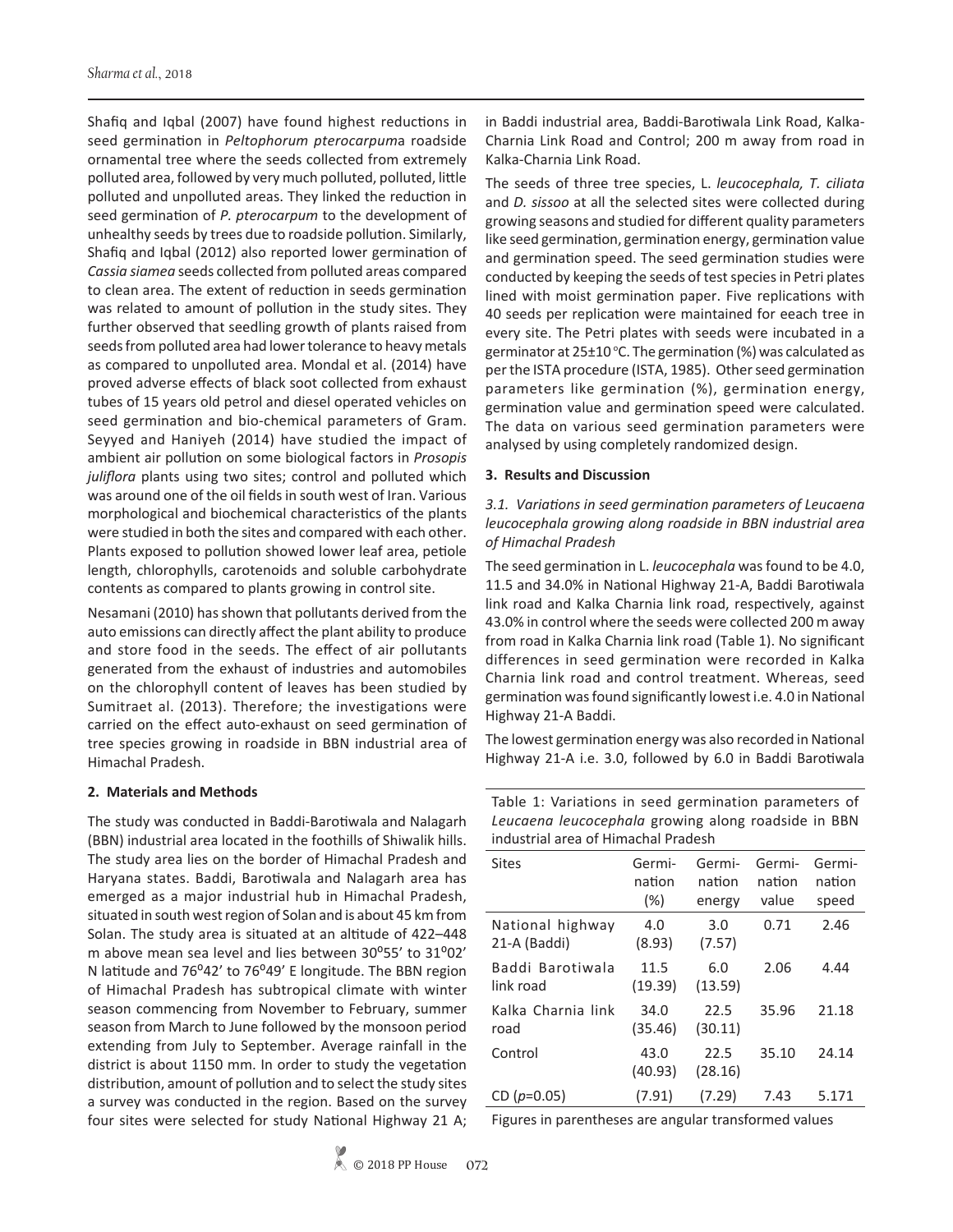link road and 22.5 in Kalka Charnia link road against 22.5 in control. The germination energy in National Highway 21-A was also at par with that in Baddi Barotiwala link road.The germination energy of seeds collected from Kalka Charnia link road was at par with control trees and higher than Baddi Barotiwala link road and National Highway 21-A.

The trend obtained in germination value of seeds collected from different sites was the same as that of germination energy. The germination value was lowest in National Highway 21-A i.e., 0.71 which was also at par with germination value (2.06) in Baddi Barotiwala link road. The germination value of seeds collected from Kalka Charnia link road (35.96) was higher than National Highway 21-A (germination value-0.71) and Baddi Barotiwala link road (germination value-2.06) and at par with control (germination value-35.10).

The germination speed was 2.46, 4.44 and 21.18 in seeds collected from National Highway 21-A, Baddi-Barotiwala link road and Kalka Charnia link road, respectively, against 24.14 in seeds collected from trees 200 m away from Kalka Charnia link road (control). The germination speed in seeds collected from National Highway 21-A and Baddi-Barotiwala link road was at par with each other and significantly lower than seeds collected from Kalka Charnia link road and control. Similarly, the germination speed of the seeds collected from Kalka Charnia link road was at par with the seeds collected from control trees.

## *3.2. Variations in seed germination parameters of Toona ciliata growing along roadside in BBN industrial area of Himachal Pradesh*

The germination of seeds collected from roadside trees in all the three sites was significantly lower than the seed collected from control trees i.e. 200 m away from road in Kalka Charnia link road (Table 2). The seed germination was 95.0, 97.0 and 96.5% in seeds collected from National Highway 21-A, Baddi-

Table 2: Variations in seed germination parameters of *Toonaciliata* growing along roadside in BBN industrial area of Himachal Pradesh

| Sites                            | Germi-<br>nation<br>$(\%)$ | Germi-<br>nation<br>energy | Germi-<br>nation<br>value | Germi-<br>nation<br>speed |
|----------------------------------|----------------------------|----------------------------|---------------------------|---------------------------|
| National highway<br>21-A (Baddi) | 95.0<br>(78.74)            | 85.5<br>(67.84)            | 114.88                    | 43.92                     |
| Baddi Barotiwala<br>link road    | 97.0<br>(81.16)            | 91.0<br>(72.74)            | 125.90                    | 48.70                     |
| Kalka Charnia link<br>road       | 96.5<br>(79.34)            | 93.5<br>(75.34)            | 128.32                    | 45.02                     |
| Control                          | 99.0<br>(87.41)            | 94.5<br>(76.88)            | 133.32                    | 53.94                     |
| CD $(p=0.05)$                    | (5.88)                     | (4.94)                     | 10.19                     | 7.19                      |

Figures in parentheses are angular transformed values

The lowest germination energy was recorded in National Highway 21-A i.e., 85.5, followed by 91.0 in Baddi-Barotiwala link road and 93.5 in Kalka-Charnia link road, respectively, against 94.5 in control. The germination energy of seed collected from Baddi Barotiwala link road was at par with Kalka-Charnia link road. Similarly, no significant differences in germination energy were recorded in Kalka-Charnia link road and control.

The germination value was 114.88, 125.90, 128.32 in seeds collected from National Highway 21-A, Baddi-Barotiwala link road and Kalka-Charnia link road, respectively, against 133.32 in seeds collected from trees 200 m away from Kalka-Charnia link road (control). The germination value was found lowest in seeds collected from National Highway 21-A, whereas, germination values of seed collected from Baddi-Barotiwala link road and Kalka-Charnia link road were at par with control.

The germination speed of seeds was also found lower in seeds collected from roadside trees in three sites as compared to control where seeds were collected from trees 200 m away from Kalka-Charnia link road. The germination speed of seeds collected from different sites was 43.92, 48.70, 45.02 in seeds collected from National Highway 21-A, Baddi-Barotiwala link road and Kalka-Charnia link road, respectively, against 53.94 in control. The germination speed in seeds collected from National Highway 21-A, Baddi-Barotiwala link road and Kalka-Charnia link road were at par with each other. The germination speed in Baddi-Barotiwala link road was also at par with control.

# 3.3. *Variations in seed germination parameters of Dalbergia sissoo growing along roadside in BBN industrial area of Himachal Pradesh*

The cumulative seed germination was 94.5, 98.5 and 97.5% in seeds collected from National Highway 21-A, Baddi-Barotiwala link road and Kalka-Charnia link road, respectively, against 99.5% in seeds collected from trees 200 m away from road in Kalka-Charnia link road (Table 3). There were no significant differences in seed germination observed between different sites.

The lowest germination energy was recorded in Kalka-Charnia link road i.e. 64.0 followed by 67.0 in National Highway 21- A and 79.0 in Baddi-Barotiwala link road against 75.5 in control. No significant differences in germination energy were also observed between different sites.

The germination value of seeds collected from different sites was 181.12, 279.32 and 221.52 in seeds collected from National Highway 21-A, Baddi-Barotiwala link road and Kalka-Charnia link road, respectively, against 266.40 in seeds collected from trees 200 m away from Kalka-Charnia link road.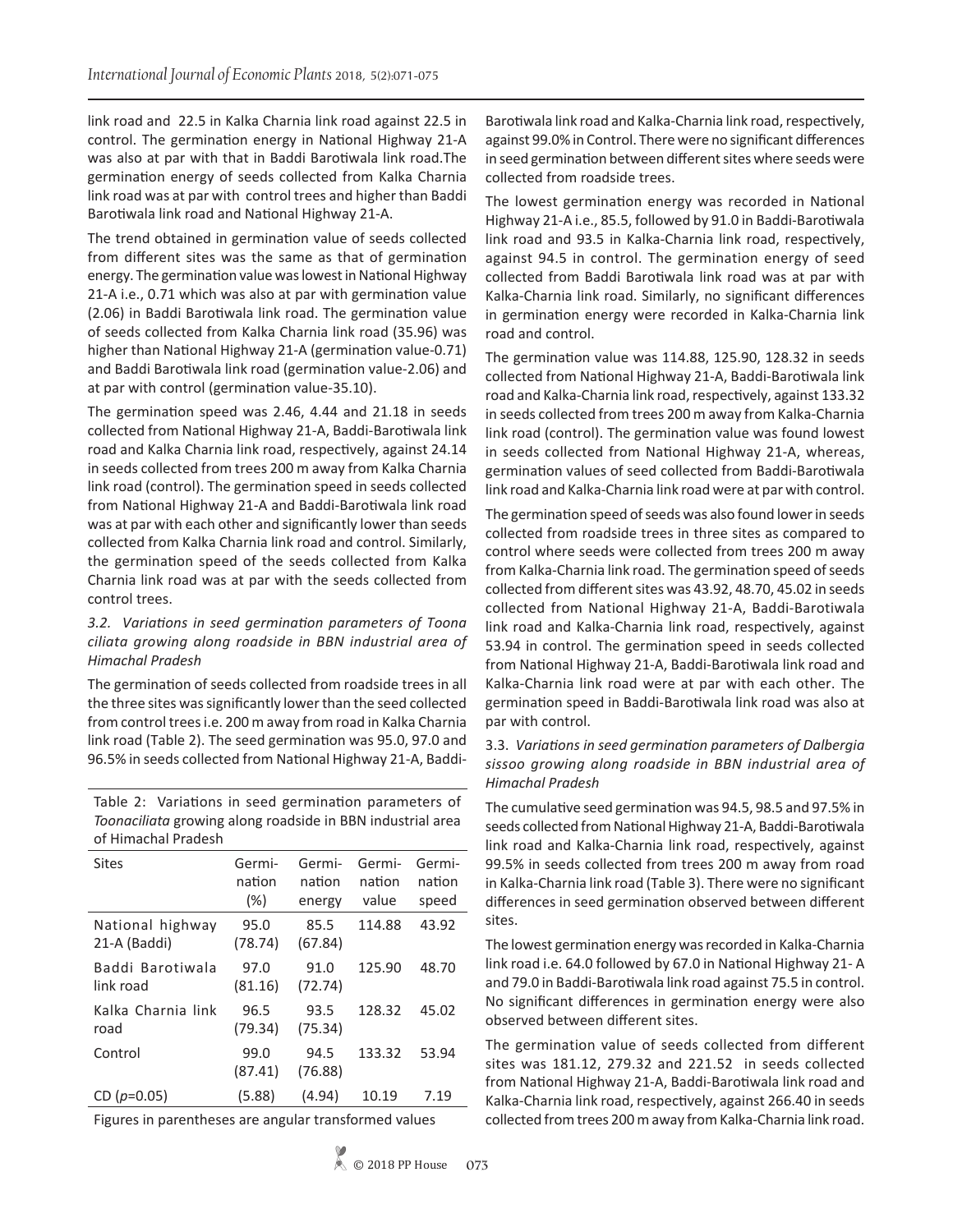| <b>Sites</b>       | Germi-  | Germi-  | Germi- | Germi- |  |
|--------------------|---------|---------|--------|--------|--|
|                    | nation  | nation  | nation | nation |  |
|                    | $(\% )$ | energy  | value  | speed  |  |
| National highway   | 94.5    | 67.0    | 181.12 | 19.14  |  |
| 21-A (Baddi)       | (78.43) | (57.72) |        |        |  |
| Baddi Barotiwala   | 98.5    | 79.0    | 279.32 | 40.72  |  |
| link road          | (84.52) | (63.32) |        |        |  |
| Kalka Charnia link | 97.5    | 64.0    | 221.52 | 35.38  |  |
| road               | (81.93) | (53.20) |        |        |  |
| Control            | 99.5    | 75.5    | 266.40 | 39.78  |  |
|                    | (88.17) | (60.47) |        |        |  |
| CD $(p=0.05)$      | N.S     | N.S     | 37.72  | 5.27   |  |

Table 3: Variations in seed germination parameters of *Dalbergia sissoo* growing along roadside in BBN industrial area of Himachal Pradesh

Figures in parentheses are angular transformed values

The germination value was lowest in seeds collected from National Highway 21-A as compared to other sites, whereas, germination value of seeds collected from Baddi-Barotiwala link road was at par with control.

The germination speed of seeds collected from different sites was found to be 19.14, 40.72 and 35.38 in seeds collected from National Highway 21-A, Baddi-Barotiwala link road and Kalka-Charnia link road, respectively, against 39.78 in control. The germination speed in seeds collected from National Highway 21-A was found significantly lowest as compared to other sites. No significant differences in germination speed

were observed in other sites.

The seed germination in all the tree species under study decreased among sites where seeds were collected from roadside trees as compared to control.The seed germination of L. *leucocephala* was most affected as compared to other tree species. Highest reductions in seed germination of L. *leucocephala* were recorded in National Highway 21-A (90.7%), followed by Baddi-Barotiwala link road and Kalka Charnia link road. The reductions in seed germination in *T. ciliata* and *D. sissoo* in roadside sites varied between 2.0 to 4.0 and 1.0 to 5.0%, respectively, over control (Table 4).

The impact of auto-exhaust emissions on seed germination and seedling growth of roadside trees has been reported by various workers. Krishnaya and Bedi (1986) have reported the toxic effects of automobile exhaust on germination of *Cassia tora* and *C. occidentalis* and they also observed improvement in seed germination with increase of 60 m distance from the road. Among different tree species the highest reductions in seed germination were recorded in L. *leucocephala* as compared to others (Table 4). One of the reasons for higher reductions may be the variations in the morphology of seed bearing structures present in these tree species. In L. *leucocephala*, the seeds are borne in the pods which have loose structures. On maturity sometimes the pods open resulting in falling of seeds. There is probability of toxic pollutants from auto-exhaust emissions entering the seeds through pods which may affect the seeds germination and plant growth. In *T. ciliata* the seeds are enclosed in capsules and are protected from the outer environment. The pods of *D. sissoo* are also very compact which prevent the pollutants to enter the pods.

Table 4: Comparative seed germination in different tree species growing along roadside in BBN industrial area of Himachal Pradesh

| <b>Sites</b>                          | L. leucocephala |                          | T. ciliata   |                          | D. sissoo    |                          |
|---------------------------------------|-----------------|--------------------------|--------------|--------------------------|--------------|--------------------------|
|                                       | Germination     | Reduction over           | Germination  | Reduction over           | Germina-     | Reduction over           |
|                                       | (%)             | control (%)              | (%)          | control (%)              | tion $(\%)$  | control (%)              |
| National highway<br>$21-A$<br>(Baddi) | 4.0(8.93)       | 90.7                     | 95.0 (78.74) | 4.0                      | 94.5 (78.43) | 5.0                      |
| Baddi Barotiwala link road            | 11.5 (19.39)    | 73.3                     | 97.0 (81.16) | 2.0                      | 98.5 (84.52) | 1.0                      |
| Kalka Charnia link road               | 34.0 (35.46)    | 20.9                     | 96.5 (79.34) | 2.5                      | 97.5 (81.93) | 2.0                      |
| Control                               | 43.0 (40.93)    | $\overline{\phantom{a}}$ | 99.0 (87.41) | $\overline{\phantom{a}}$ | 99.5 (88.17) | $\overline{\phantom{a}}$ |
| CD $(p=0.05)$                         | (7.91)          |                          | (5.88)       |                          | N.S          |                          |

# **4. Conclusion**

The seed germination parameters of all the three tree species under study were affected by auto-exhaust pollutants. L. *leucocephala* was affected most by auto-exhaust pollution. The impact of auto- exhaust emissions was more prominent in National Highway 21-A, followed by Baddi-Barotiwala link road and Kalka-Charnia link road. The study indicated that plantation of fodder trees such as L. *leucocephala* should be

## avoided on roadside.

## **5. References**

- Abdullah, C.M., Iqbal, M.Z., 1991. Response of automobiles, stone and cement particulate matters on stomatal clogging of plants. Geobios 18, 196–201.
- Ahmed, Z., Qadir, S.A., 1975. The effects of air pollution on stomata clogging, carbohydrates and chlorophyll